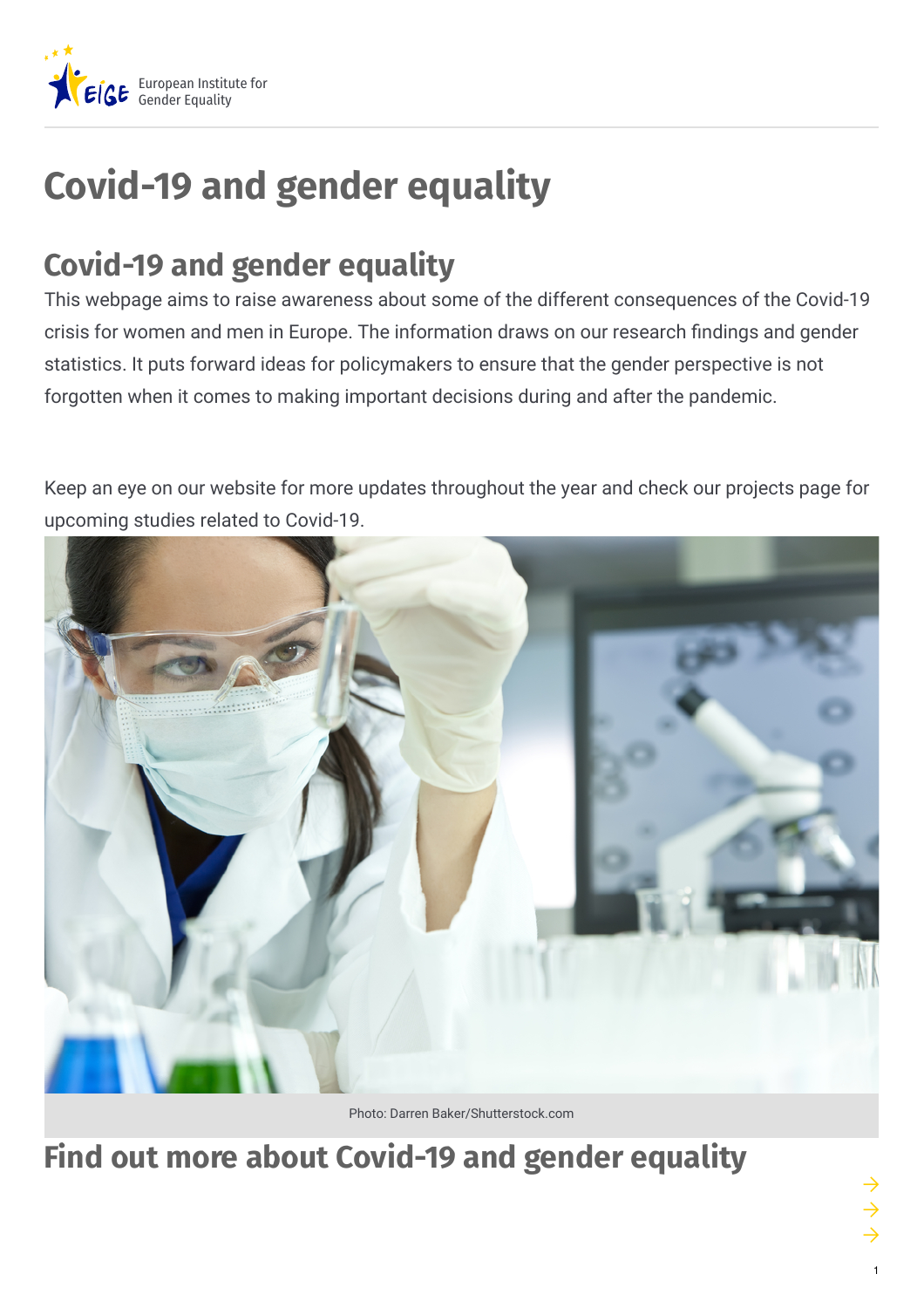### **News**



#### ovid-19 derails gender equality gains

IGE's latest findings show that job losses, reduced working hours, work-life balance pressures, spikes in domestic iolence, and overwhelmed helpline counsellors are just some of the effects of the coronavirus crisis.

## Helplines for victims of violence

Are helplines open during the coronavirus pandemic?

YES. All EU Member States have kept their helplines open.

| Country              | Helpline                                    |
|----------------------|---------------------------------------------|
| Austria (AT)         | 0800 222 555 / 116 006                      |
| Belgium (BE)         | 1712 / 0800 30 030 / 0253 43636             |
|                      | 106 (Flemish) / 107 (French) / 108 (German) |
| <b>Bulgaria (BG)</b> | 0298 176 86                                 |
| Croatia (HR)         | 0800 655 222 / 0800 7799 / 116 006          |
| Cyprus (CY)          | 1440                                        |
| Czechia (CZ)         | 116 006                                     |
| Denmark (DK)         | 1888 / 116 006                              |
| Estonia (EE)         | 116 006                                     |
| Finland (FI)         | 080 005 005 / 116 006                       |
| France (FR)          | 3919 / 0800 05 95 95 / 116 006              |
| Germany (DE)         | 08000 116 016 / 116 006                     |
| Greece (EL)          | 15900 / 210 521 0645 (Athens only)          |
| Hungary (HU)         | 06 80 505 101                               |
| Italy (IT)           | 1522                                        |
| Ireland (IE)         | 1800341900/116006                           |
| Latvia (LV)          | 673 78539 /672 22922                        |
|                      | 277 22292 / 116 111 / 116 006               |
| Lithuania (LT)       | 8 800 66 366                                |
| Luxembourg (LU)      | 2060 1060                                   |
| Malta (MT)           | 179                                         |
| Netherlands (NL)     | 0800 2000 / 116 006                         |
| Poland (PL)          | 800 1200 02 / 888 88 33 88                  |
|                      | 600 07 07 17 9 / 22 668 70 00               |
| Portugal (PT)        | 800 202 148 / 116 006 / 3060 (SMS only)     |
| Romania (RO)         | 0800 500 333 / 0787 541 854                 |
| Slovakia (SK)        | 0800 212 212                                |
| Slovenia (SI)        | 080 11 55                                   |
| Spain (ES)           | 016 / 682 916 136                           |
| Sweden (SE)          | 020 50 50 50 / 116 006                      |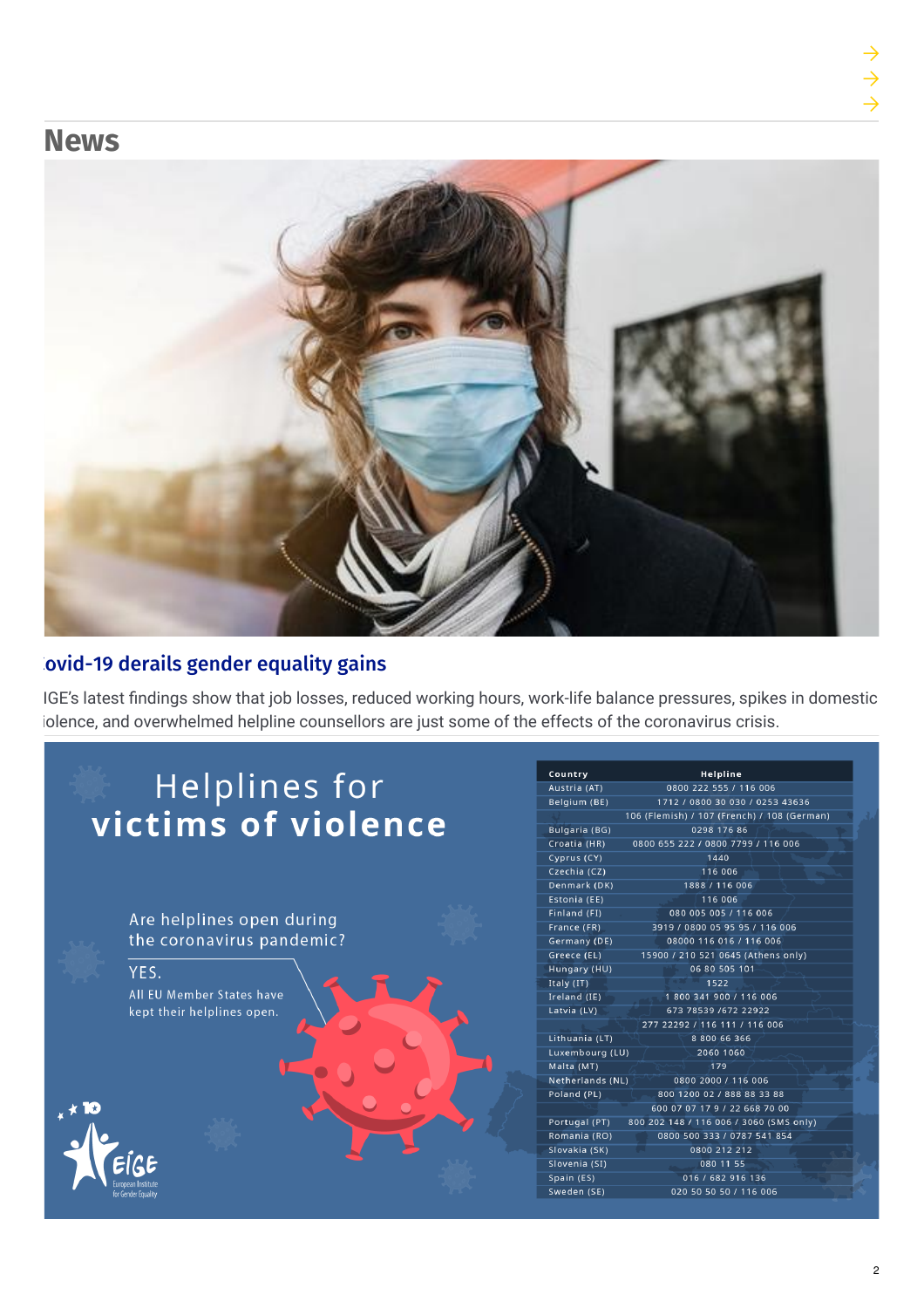#### lelplines for victims of violence

ome can be a dangerous place for women, if they are stuck in self-isolation together with their abuser. Are elplines open during the coronavirus pandemic? Yes. All EU Member States have kept their helplines open.

## **Publications**



#### iender equality and the [socio-economic](https://eige.europa.eu/publications/gender-equality-and-socio-economic-impact-covid-19-pandemic) impact of Covid-19

his study provides a detailed picture of the short-term and long-term gender equality challenges faced by the EU s a result of the Covid-19 crisis.